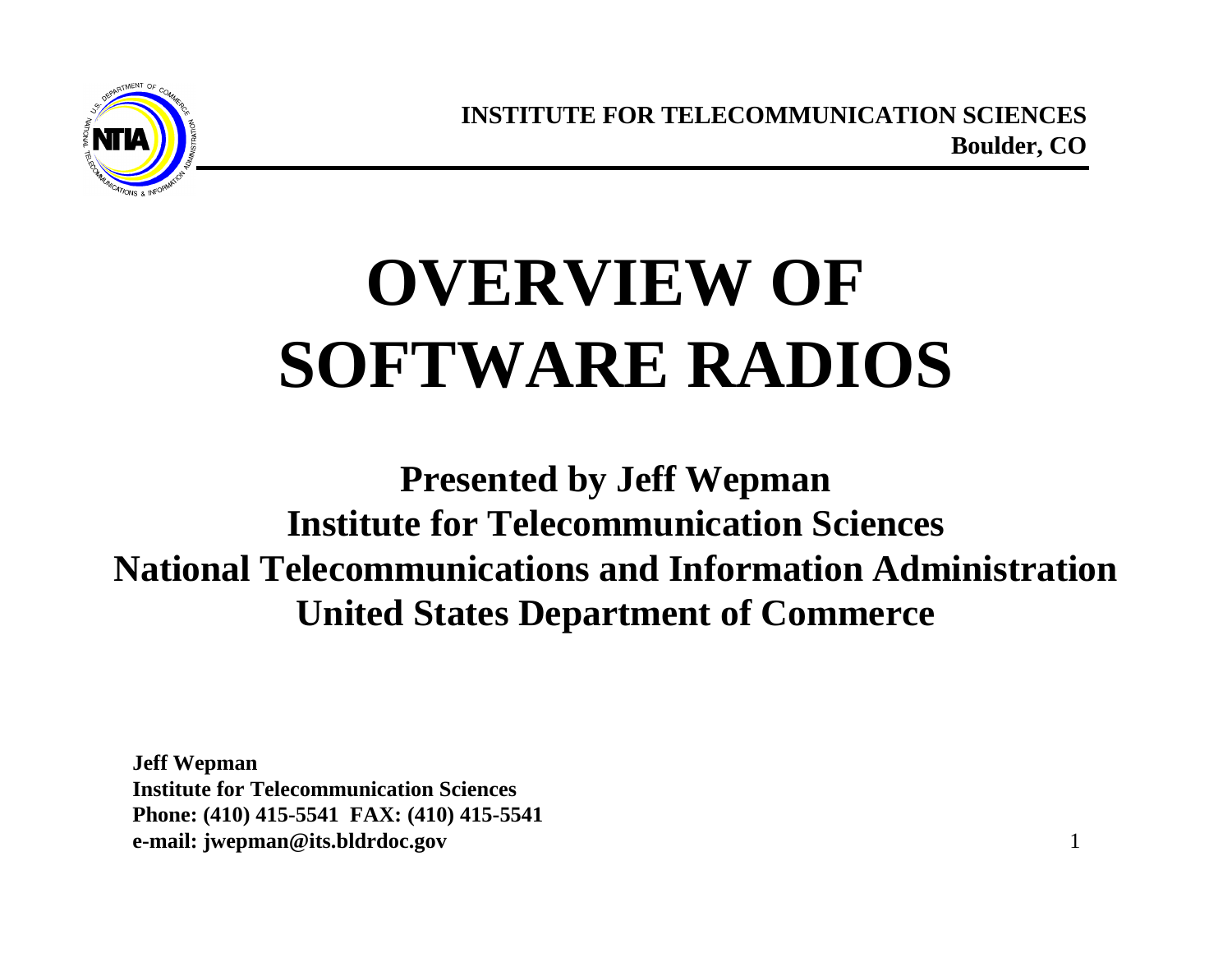

#### **INTRODUCTION**

- Software Radio Definition
- General Benefits of Software Radios
- Key Factors in Software Radios
	- Receiver: ADC's & Signal Processing Hardware
	- Transmitter: Signal Processing Hardware & DAC's (also Linear Pwr Amp)
- Conclusion & Software Radio Presentations at Symposium
	- Opening Session
	- Technologies Session
	- Applications Session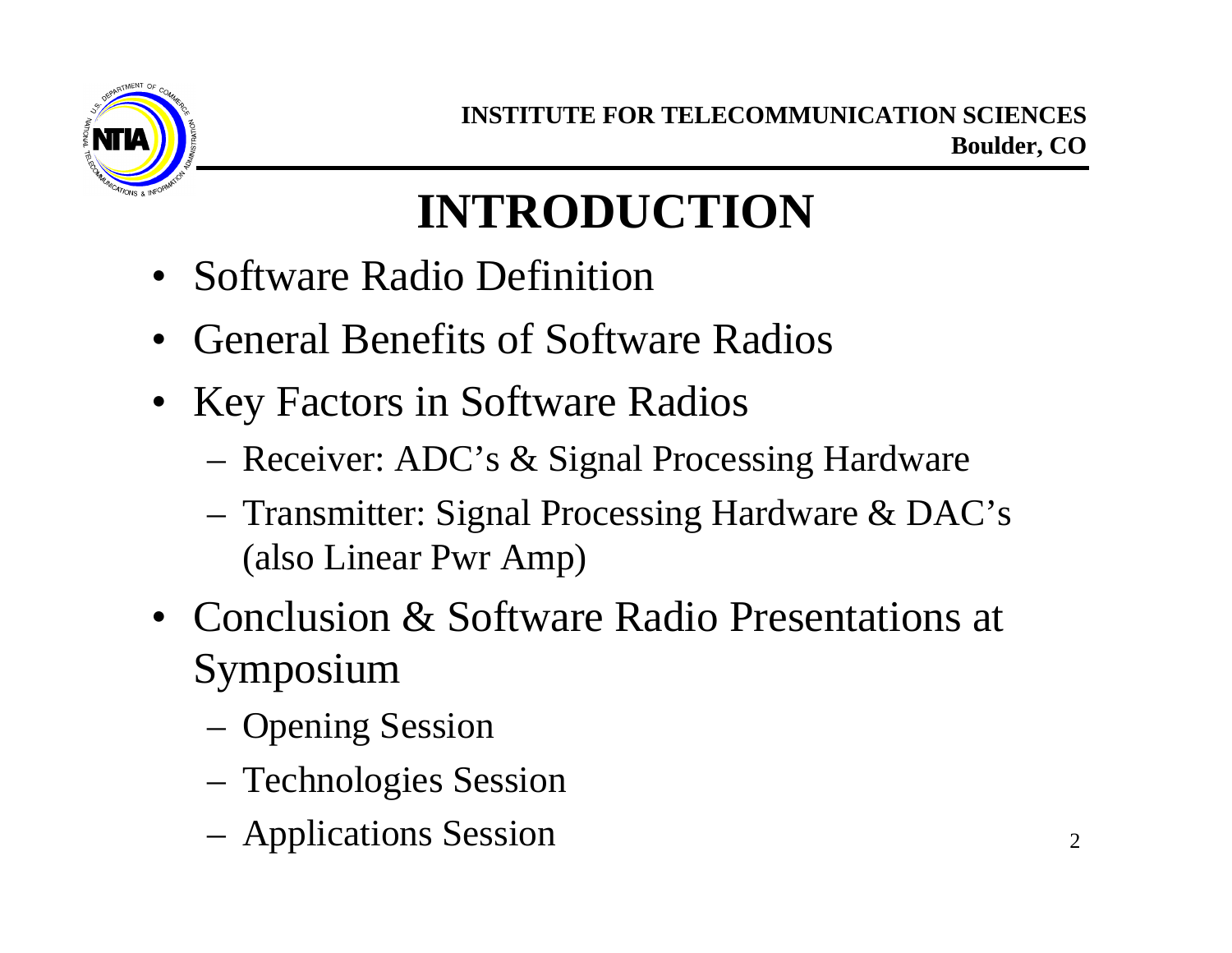

### **SOFTWARE RADIO DEFINITION**

- The term "software radio"
	- Prefer very broad definition
	- Define in terms of receiver & transmitter
- Software Radio Receiver
	- Received signal digitized & processed w/DSP
	- Digitization may occur at RF, IF, or baseband
	- Inherent in definition: flexibility to change processing
	- Possesses some level of programmability to change the way it processes received signal
	- Belongs to general class Digitized Signal Receivers
	- Digitized Signal Receivers: Not necessarily programmable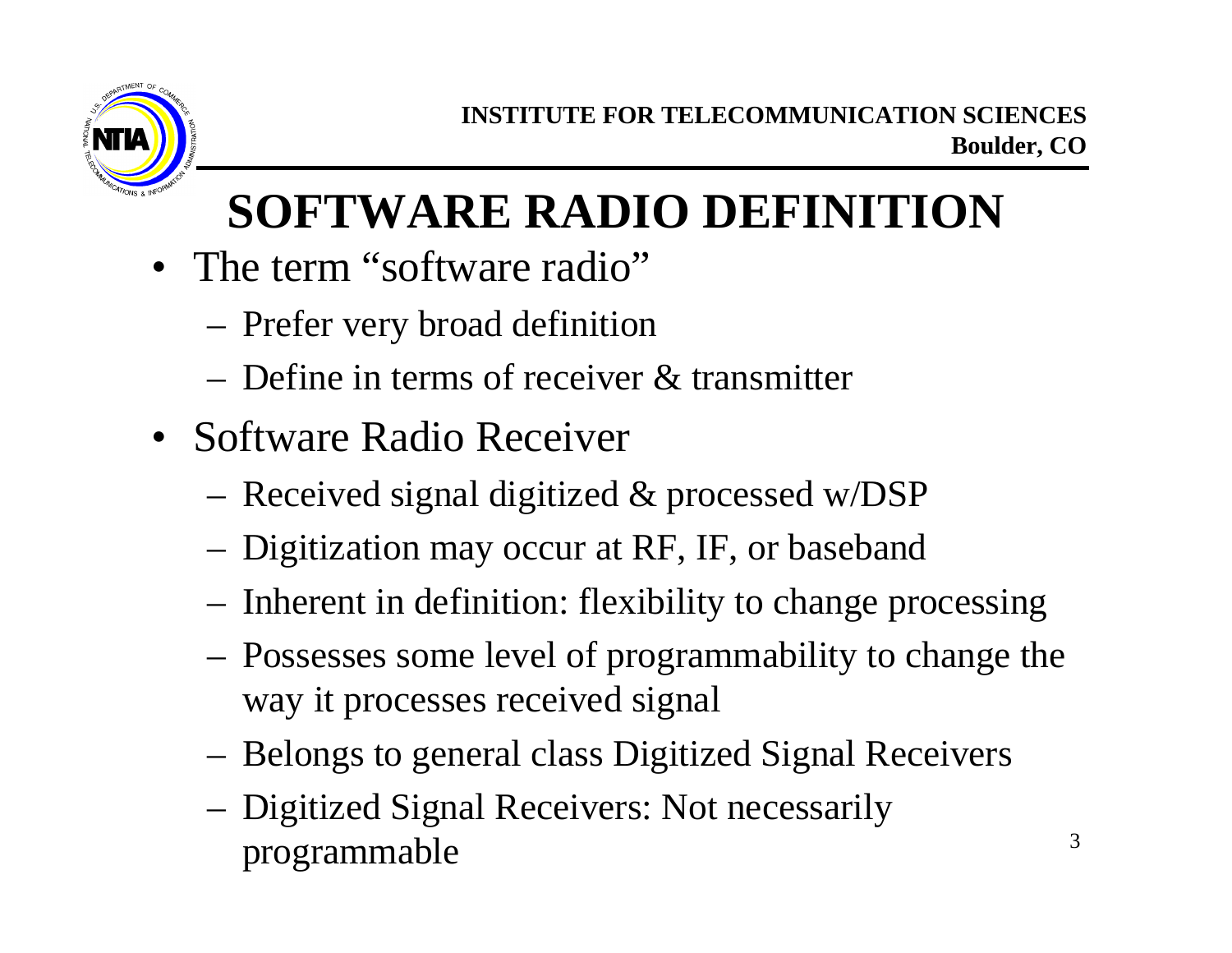

#### **SOFTWARE RADIO DEFINITION**

- Software Radio Transmitter
	- Modulated signal to be transmitted generated w/DSP  $\&$ converted to analog for transmission
	- Modulated signal generated as digitized signal
	- Conversion to analog may occur at baseband, IF, or RF
	- Inherent in definition: flexibility to change processing
	- Possesses some level of programmability to change the way it processes transmitted signal
	- Belongs to general class Digitized Signal Transmitters
	- Digitized Signal Transmitters: Not necessarily programmable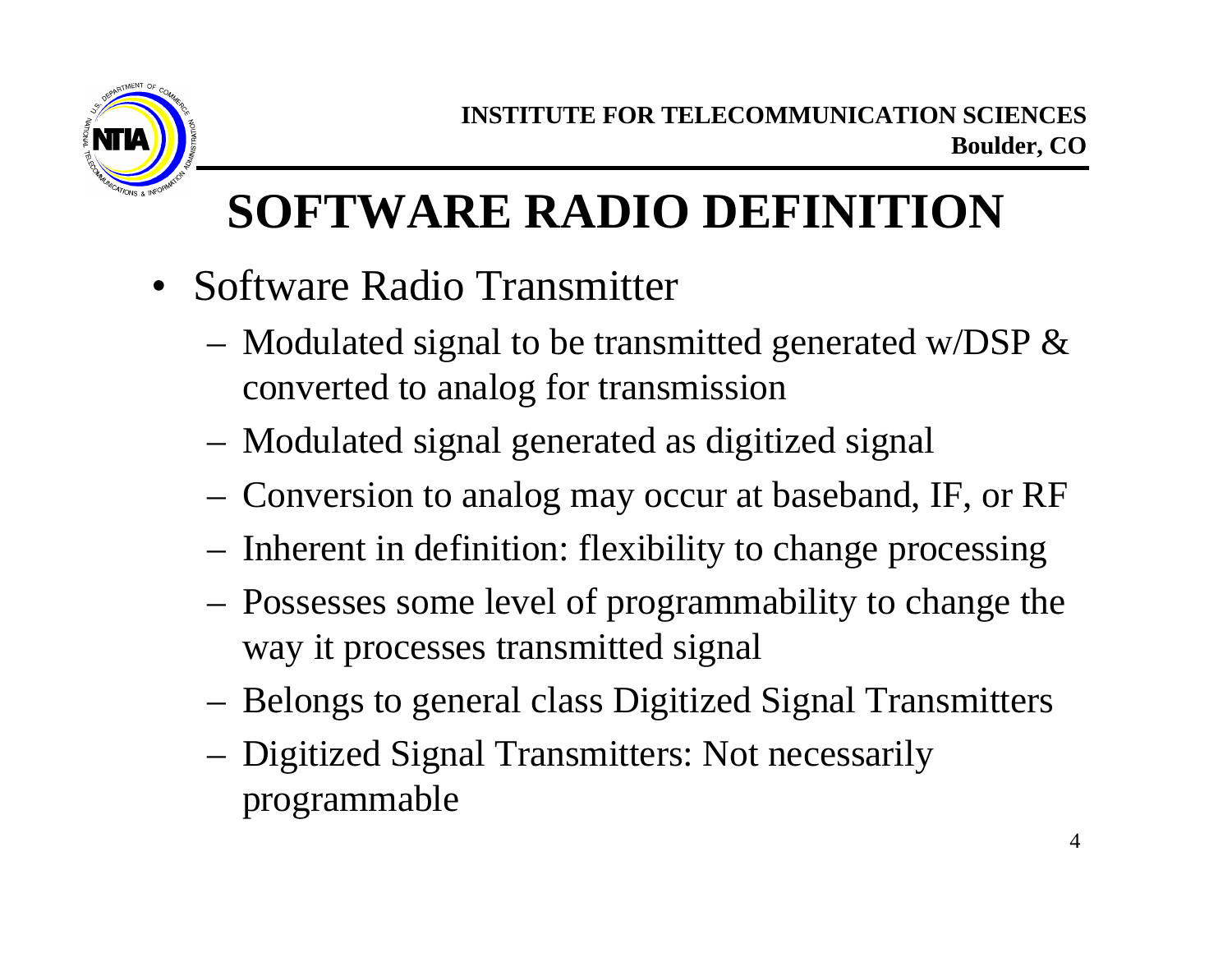

#### **SOFTWARE RADIOS**

- Software Radios do not necessarily imply digital modulation (FSK, PSK, etc.)
	- Modulation may be analog (FM, AM, etc.)
- Don't confuse modulation type w/Software Radio definition
	- Received signal digitized
	- Modulated signal generated as digitized signal in transmitter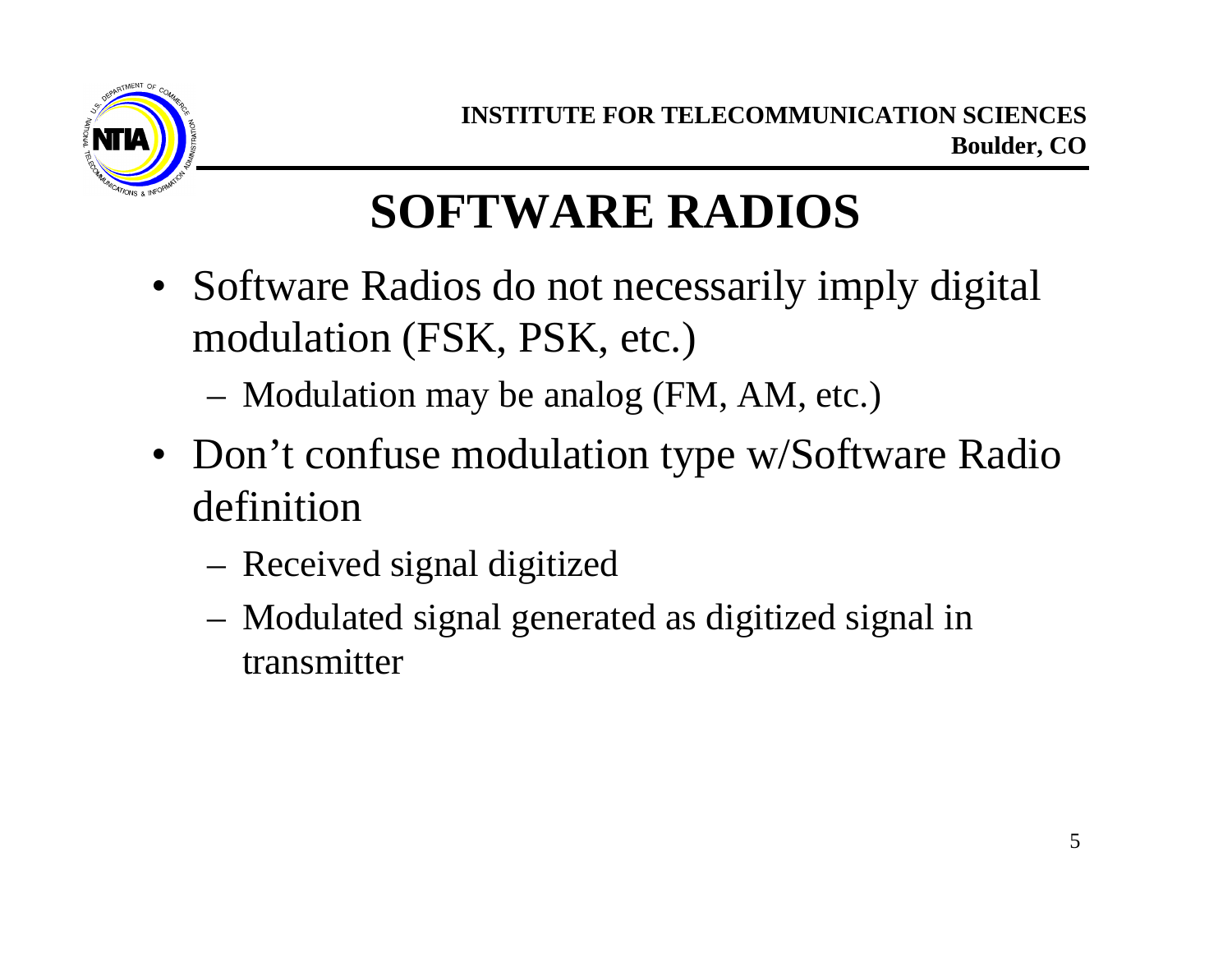

### **BENEFITS OF SOFTWARE RADIOS**

- Many benefits result replacing analog implementations radio functions w/ software or digital hardware
- Radios can be designed for transmission & reception w/ different freq. bands, modulation types, & BW's simply by changing software
- Potential reduction in product development time
- Radio functions can be implemented that cannot be implemented in analog hardware
	- Example: FIR filter, sharp rolloff  $&$  linear phase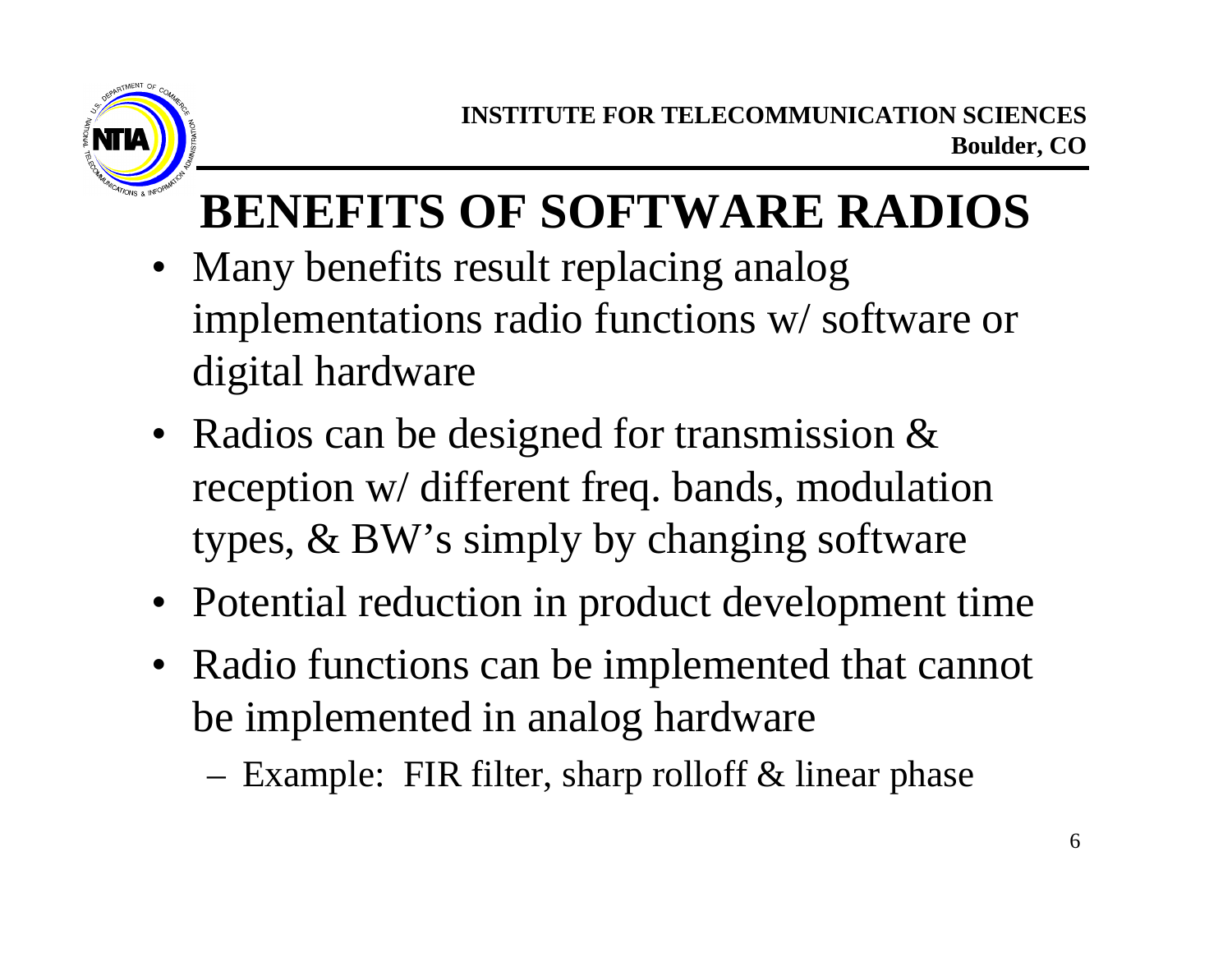

#### **BENEFITS OF SOFTWARE RADIOS**

- Radio functions implemented w/DSP offer performance closer to ideal
- Repeatability and temp stability substantially better than w/ analog hardware
- Radio functions implemented w/DSP don't require tuning or tweaking typically required in analog hardware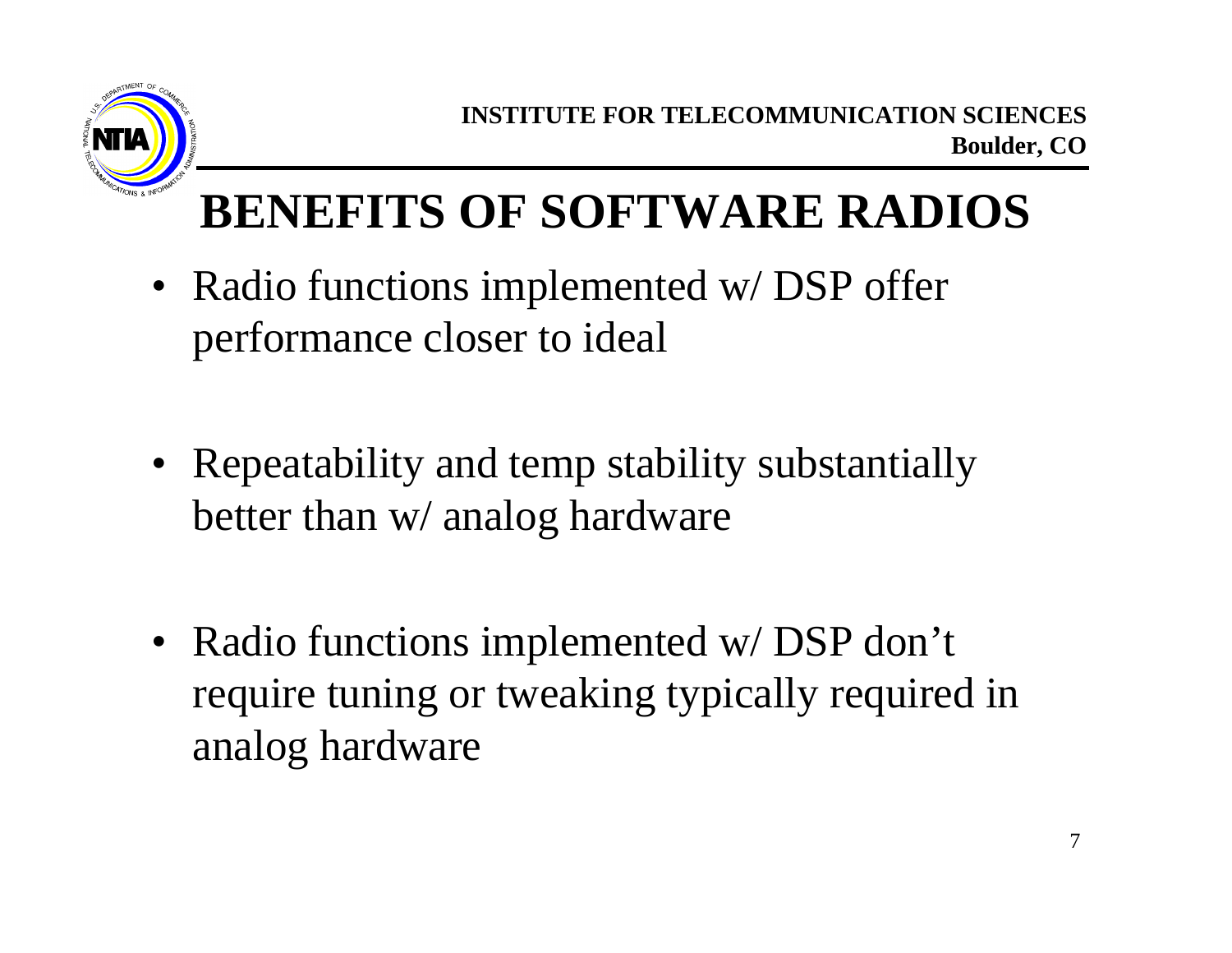

**Ideal Software Radio Receiver**



- Digitization at output of antenna
- Illustrates key components: ADC & DSP
- Practical problems w/ideal software receivers
	- Bandlimit ADC input, prevent aliasing
	- ADC's require large signals (FSR  $\approx$  1V or more)
	- RF signals much smaller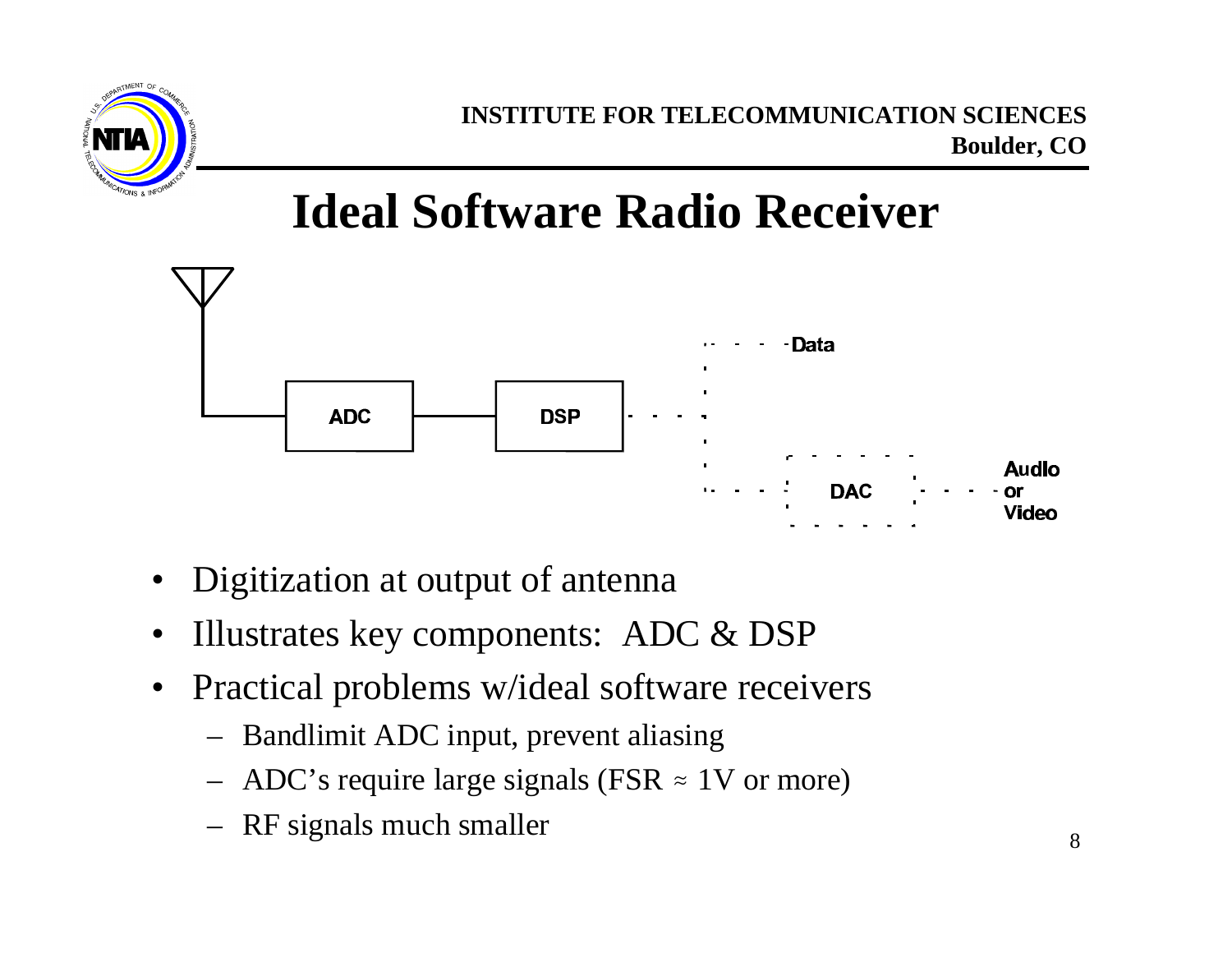

#### **Ideal Software Radio Receiver - Practical Problems**

- RF signals
	- Overall amplitude at any time: very small to large
	- Small desired & Large undesired signals simultaneously
- Small RF signals require amplifier before ADC
- Large variation in overall amplitude requires AGC before ADC
	- AGC prevents ADC overload by large signals
	- AGC preserves good sensitivity for small signals
- Small desired w/large undesired signal requires high SFDR ADC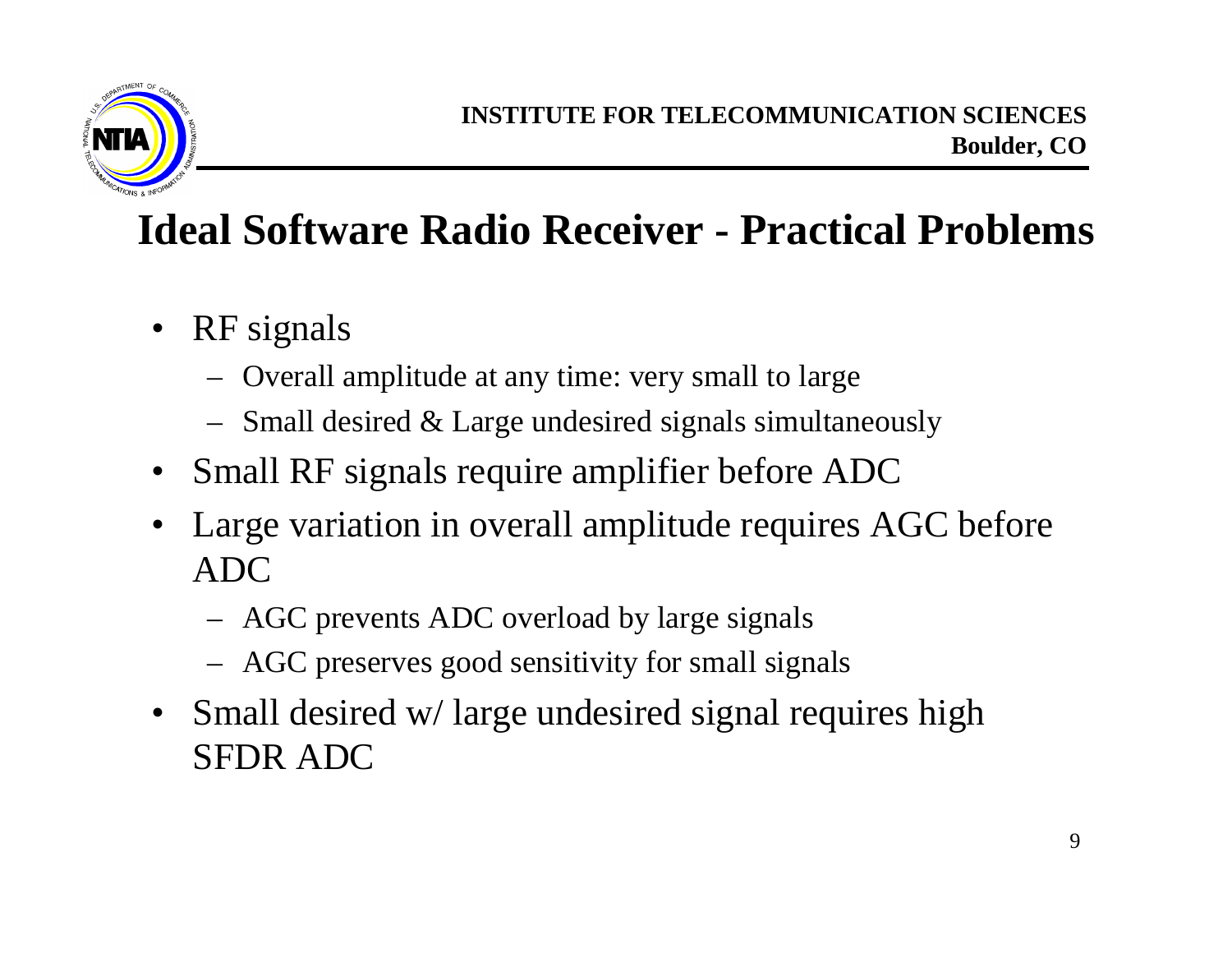



- Practical implementation problems w/ configuration
	- Practical ADC & sig proc hardware constrain architecture
- For given radio service/ freq band
	- ADC sample rate, SFDR, & SNR along w/ speed of sig proc hardware determine where digitization can occur
	- RF, IF, or baseband
- Require closer look at ADC's and DSP hardware
- Overview: discuss briefly; Technology session: more detail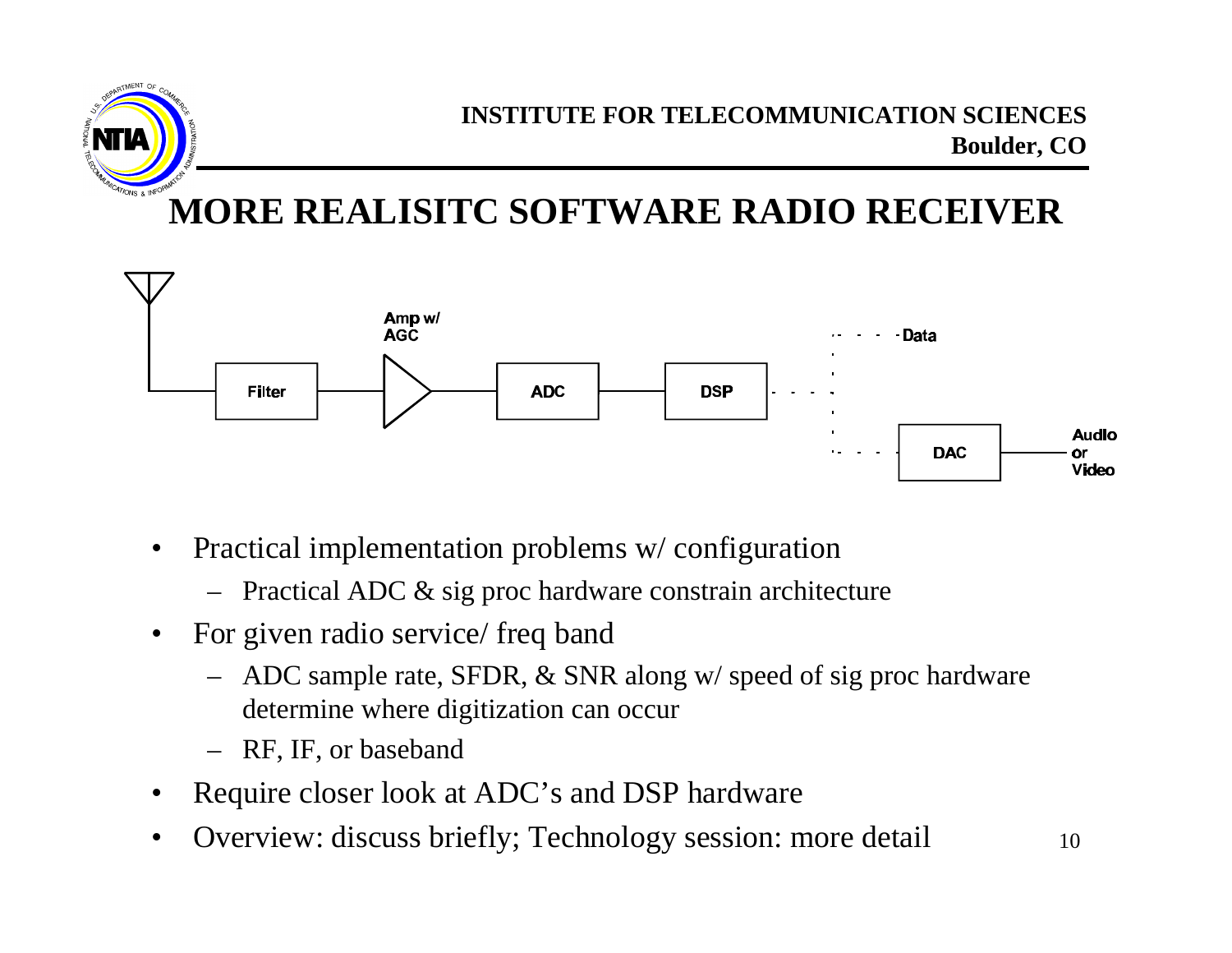

**INSTITUTE FOR TELECOMMUNICATION SCIENCES Boulder, CO**

### **ANALOG TO DIGITAL CONVERSION**

- Methods of Sampling
- Important Specifications for Receivers
- Current State-of-the Art in ADC's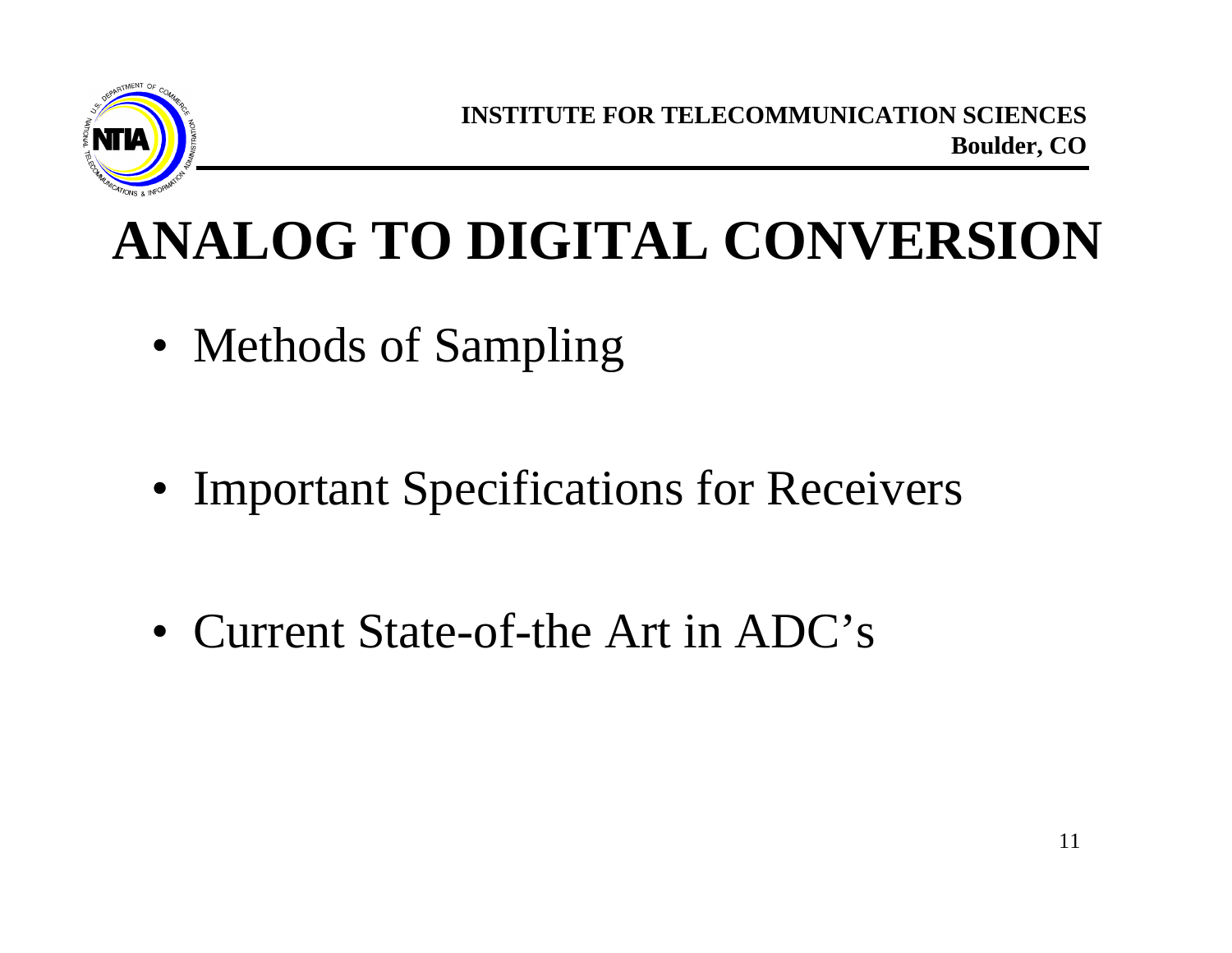

# **SAMPLING METHODS**

- Two basic classes
	- Uniform time spacing between samples
	- Non-uniform (not readily available)
- When sampling signal uniformly
	- Spectrum of signal repeated at integer multiples of sampling frequency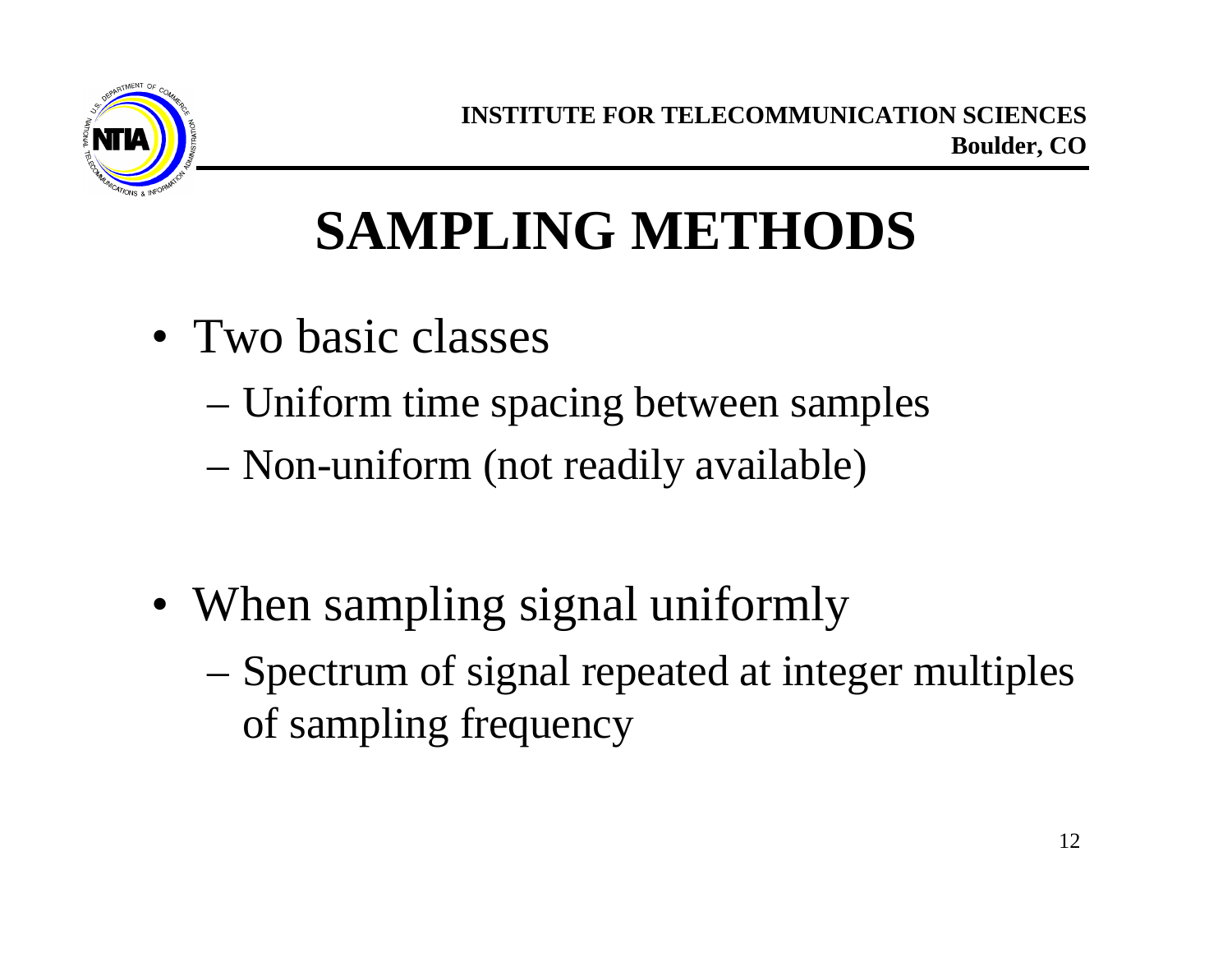

# **UNIFORM SAMPLING METHODS**

- 2 times max frequency
	- For perfectly bandlimited signal allows exact reconstruction of input signal
	- Need filter with infinite attenuation at frequencies  $> f_{\text{max}}$
	- Filters not practically realizable
	- With real filters always get signal distortion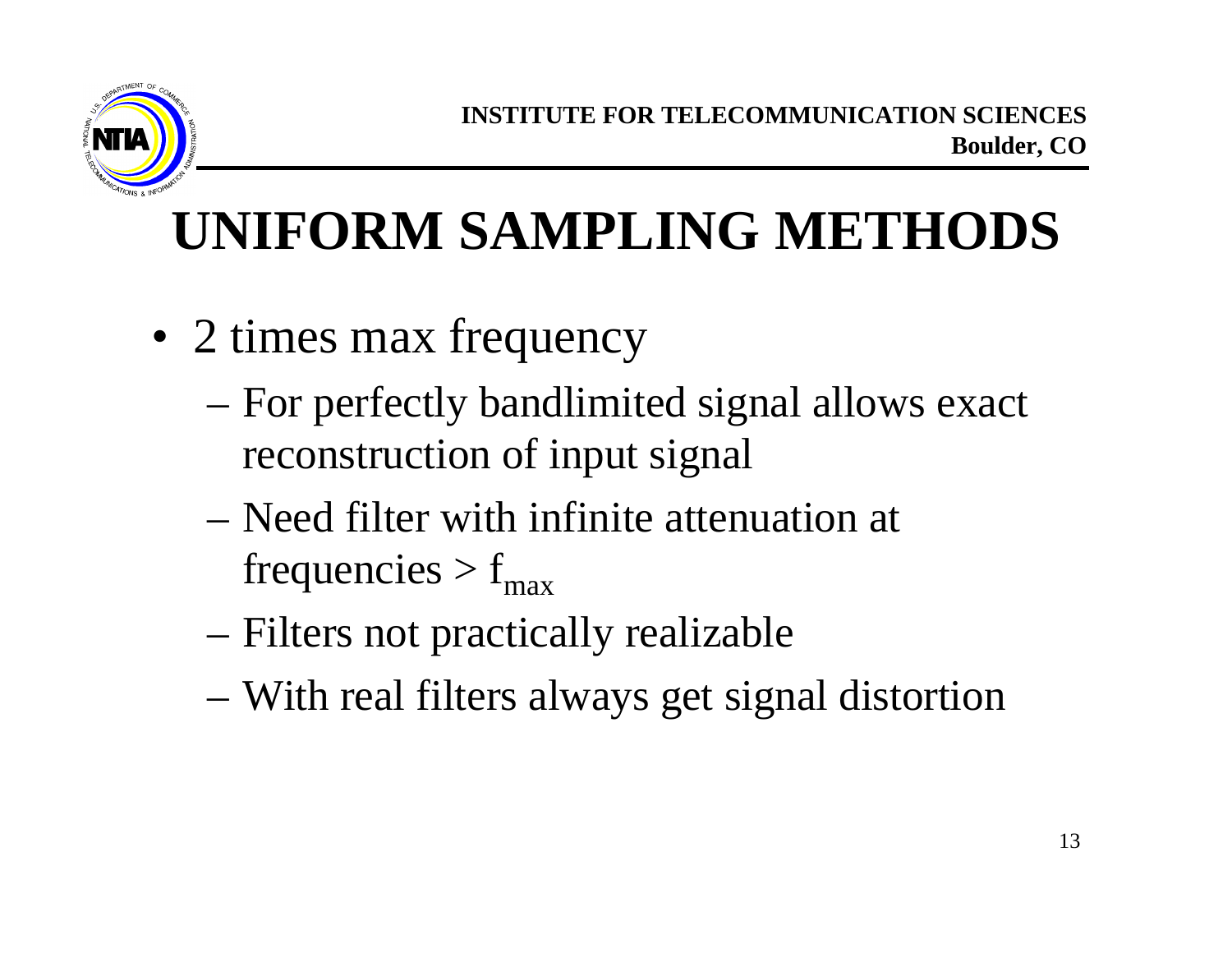

# **UNIFORM SAMPLING METHODS**

- Oversampling
	- Sample at rates  $> 2 f_{max}$
	- Improves SNR
	- Eases requirements on anti-aliasing filter
- Bandpass sampling
	- Sample at 2 or more times signal bandwidth not 2fmax
	- $-$  Good for bandpass signals (no freq. content below  $f_1$  or above  $f_h$ )
	- Stringent restrictions on exact sample frequencies between 2 times BW and 2fmax
	- Requires much lower sampling frequencies than 2fmax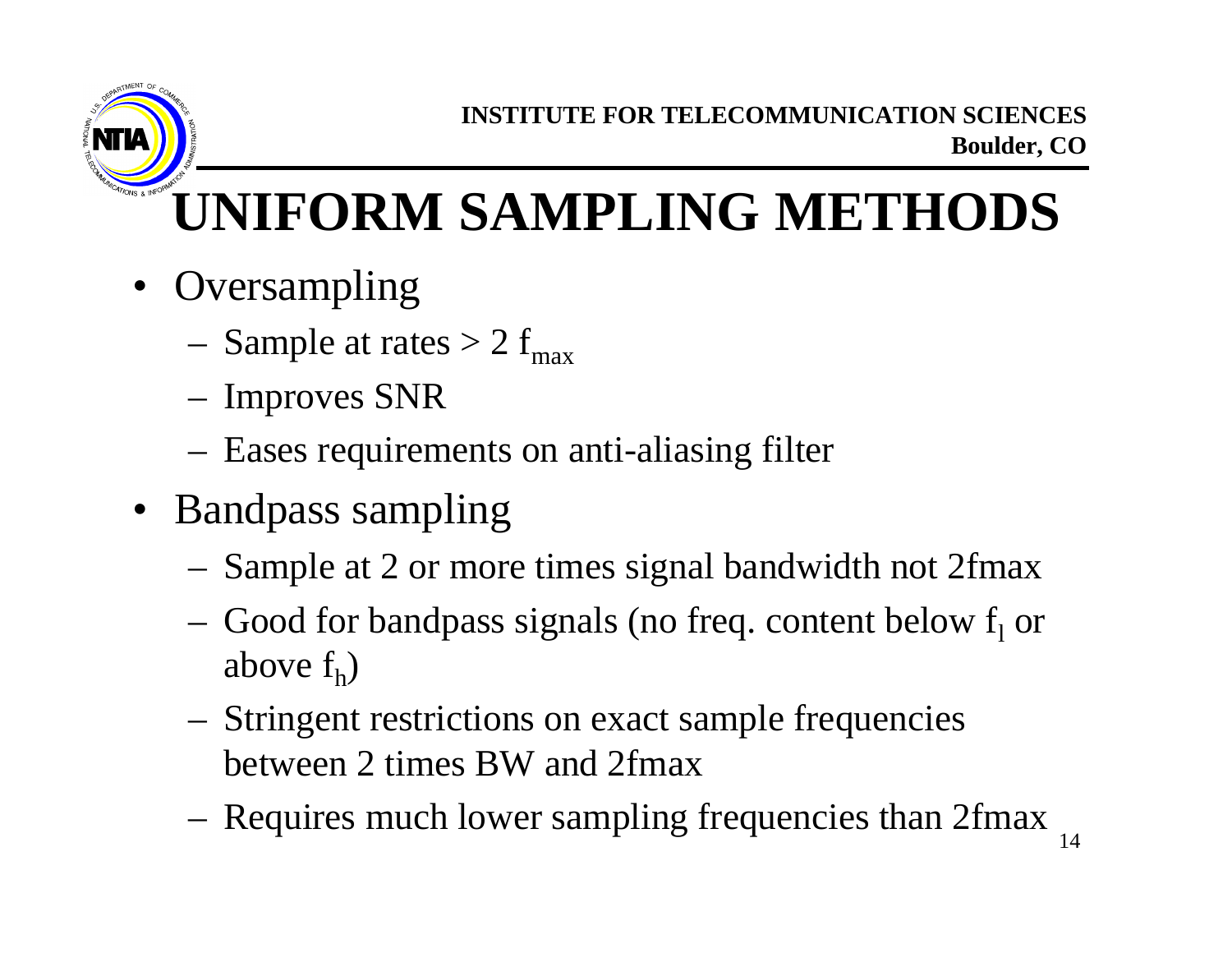

## **BANDPASS SAMPLING EXAMPLE**

- 1 MHz BW signal @ 900 MHz center freq
	- Need to sample  $> 2$  Msamples/sec not  $> 1800$ Msamples/sec
	- Exact sample rates above 2 Msamples/sec restricted
	- ADC must be able to operate on 900 MHz signal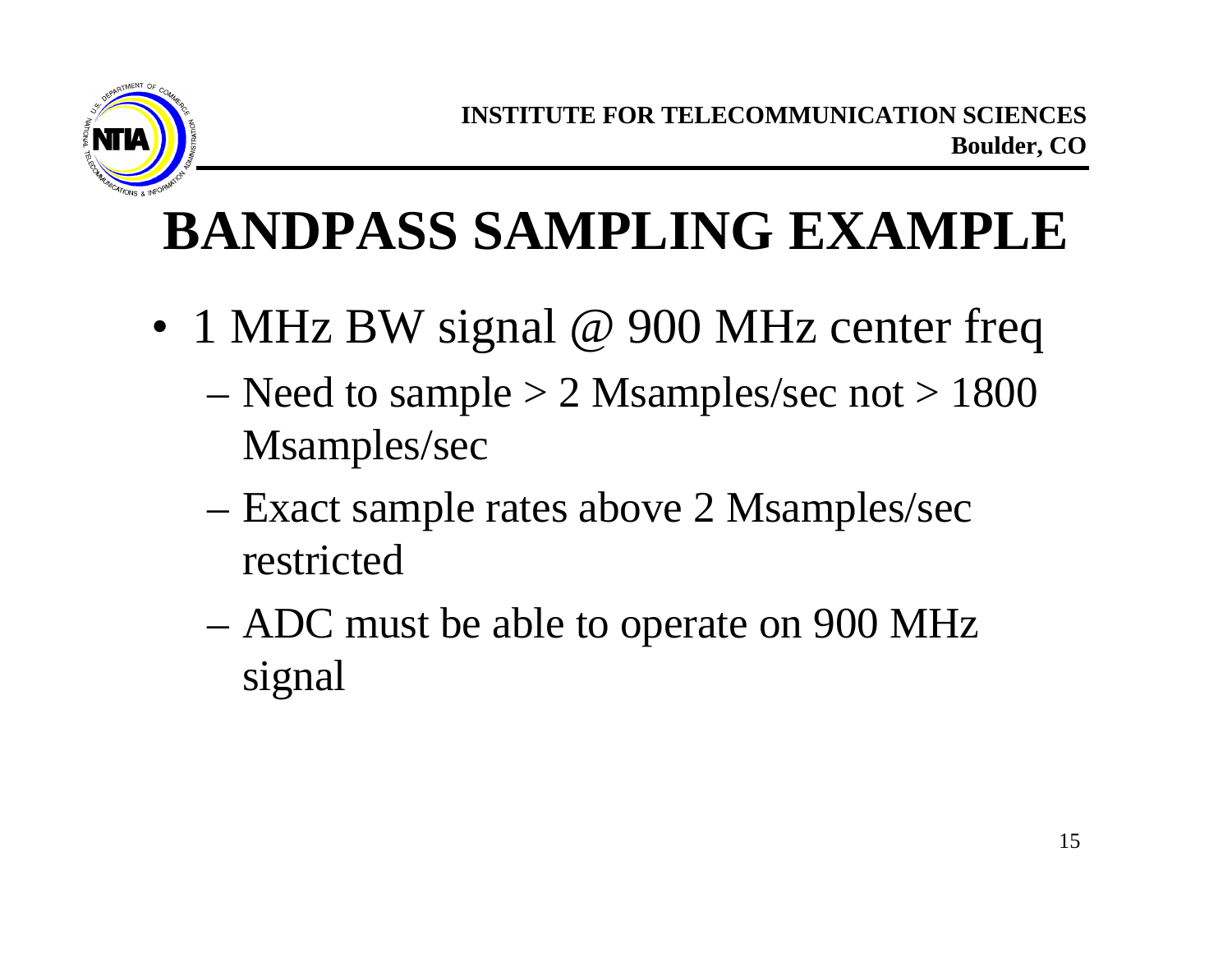

## **IMPORTANT ADC SPECS**

- Important software radio ADC specs include
	- Sample rate, Max analog input freq, SNR, & SFDR
- Theoretical maximum SNR for sinusoidal input
	- $-$  SNR = 6.02B + 1.76 + 10  $\log_{10}$  (f<sub>s</sub>/2f<sub>max</sub>) dB  $B = #$  of bits,  $f_s$  = sampling freq.
	- If  $f_s = 2f_{max}$ , SNR  $\approx 6B$
	- $-$  SNR increases as  $f_s > 2f_{max}$  (Oversampling)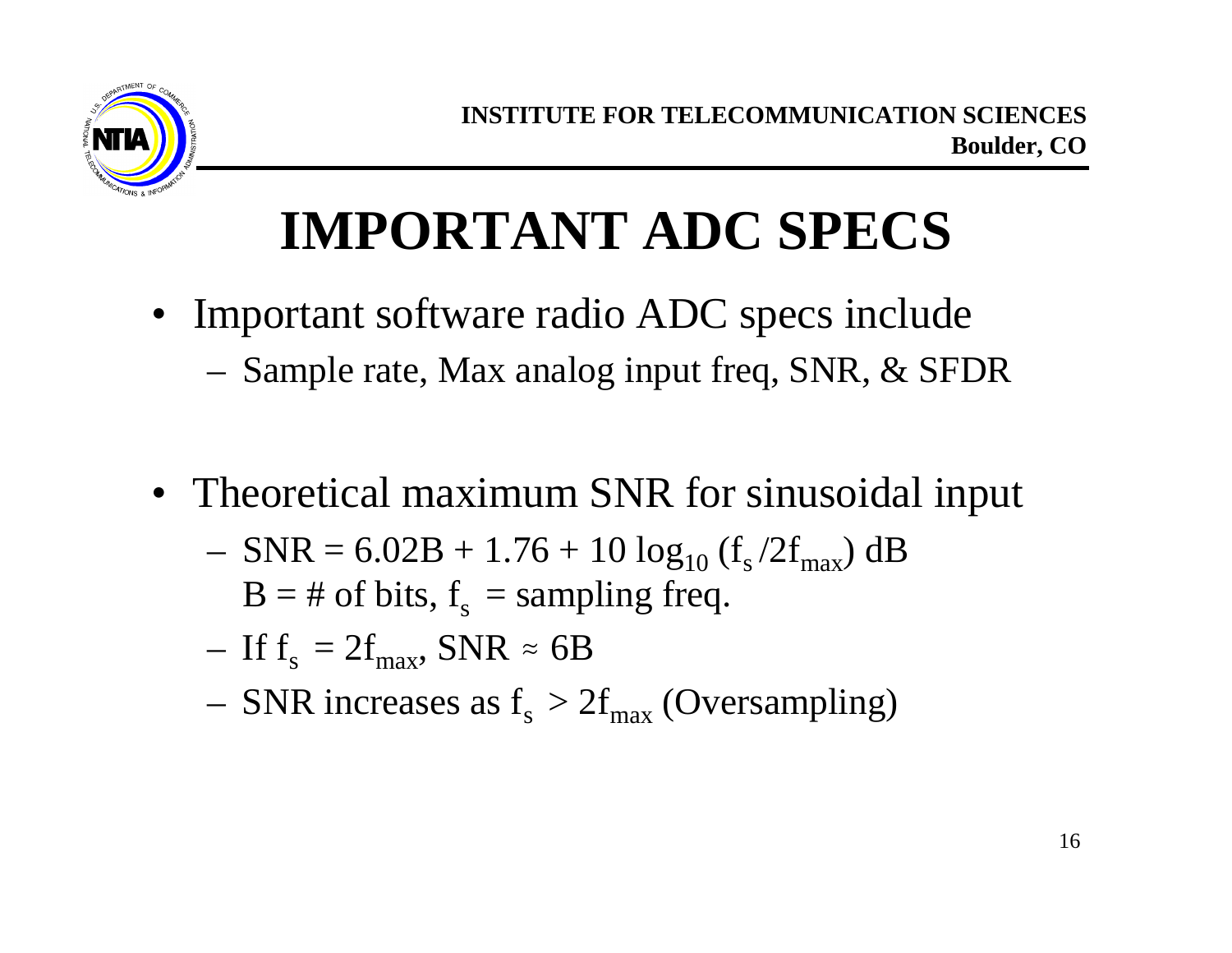

## **IMPORTANT ADC SPECS**

- SFDR
	- Ratio between signal power & largest spur
	- Input signal Single tone or multitone (IMD)
	- SFDR important Detect small signal in presence of large signal
	- Theoretical prediction difficult (must measure)
	- Misconception SFDR not equal to SNR
	- $-$  SFDR can be much  $>$  SNR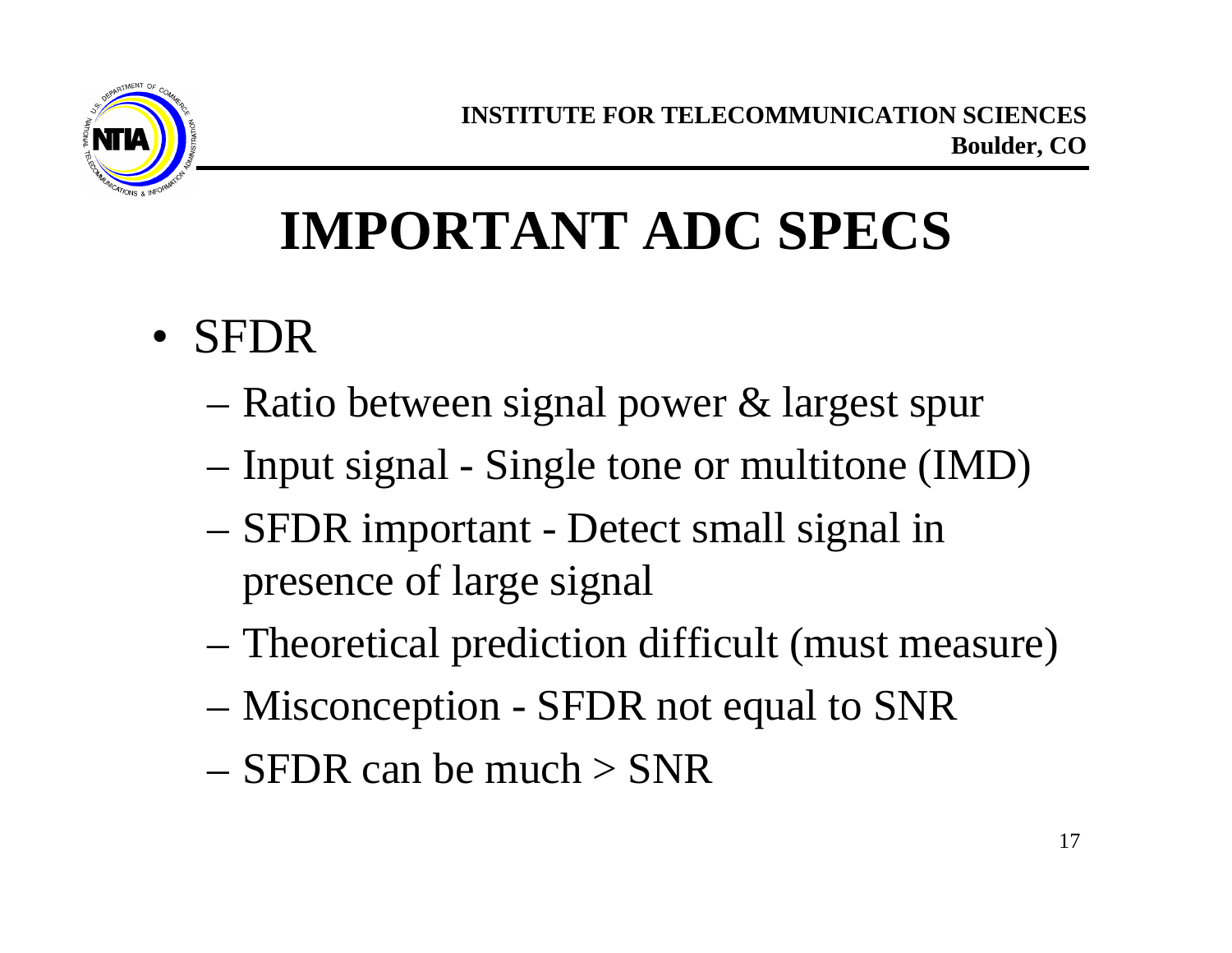

# **DIGITAL SIGNAL PROCESSING**

- Key considerations:
	- What RCVR/XMTR functions need implemented
	- Type of signal processing hardware to use
- Most radio receiver applications: need real time proc
	- Speed of processing must keep up w/ input data rate
- Estimate required processing speed by:
	- Number & complexity functions to implement
	- Input data rate into processing hardware
- Compare required proc speed to avail proc throughput of proc hardware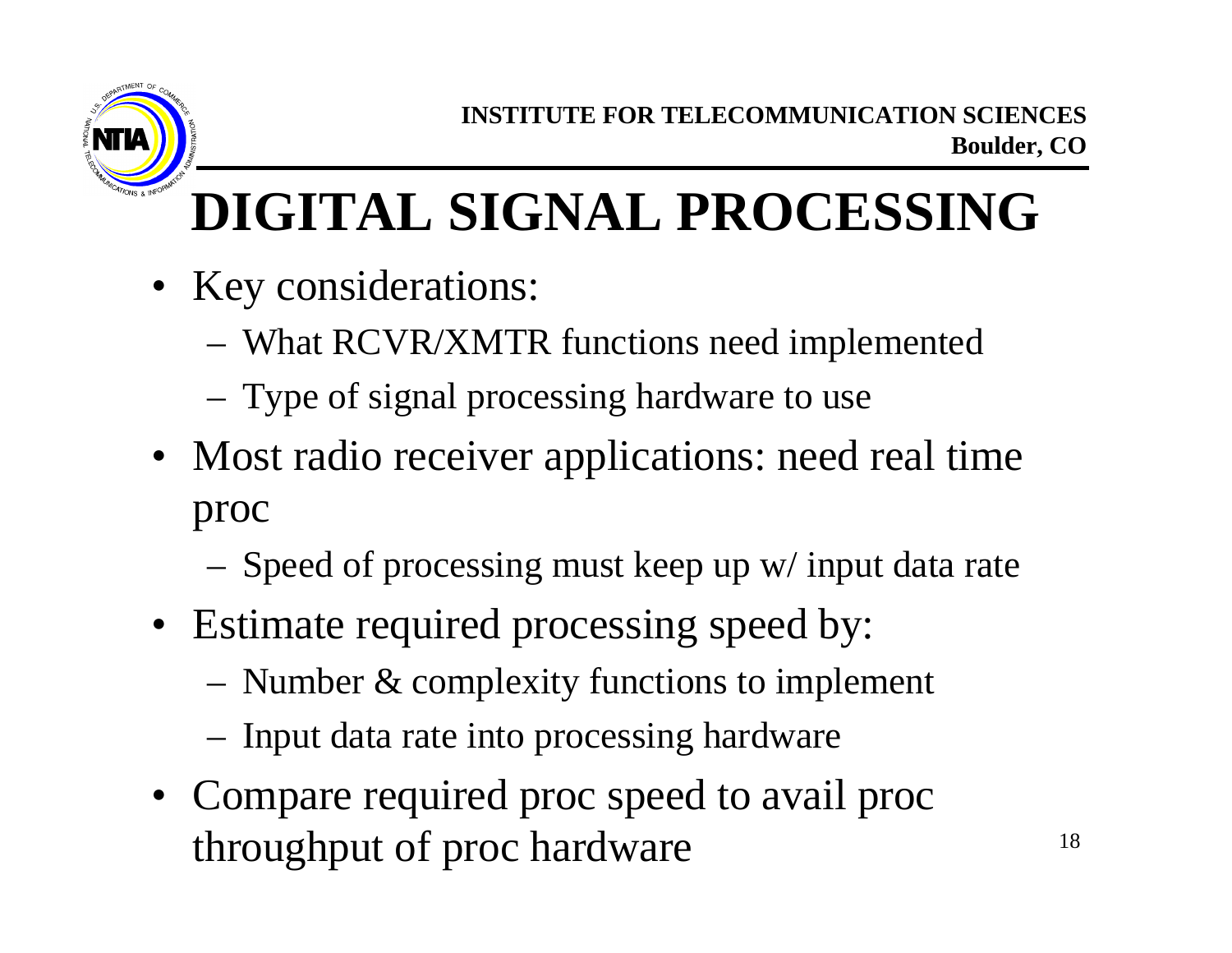

#### **DIGITAL SIGNAL PROCESSING RADIO FUNCTIONS**

- Radio functions possibly needed
	- Upconversion/Downconversion
	- Filtering
	- Modulation/Demodulation
	- Multiple Access Processing
	- Frequency Spreading/ Despreading
	- Encryption/Decryption
	- Channel & Source Coding/ Decoding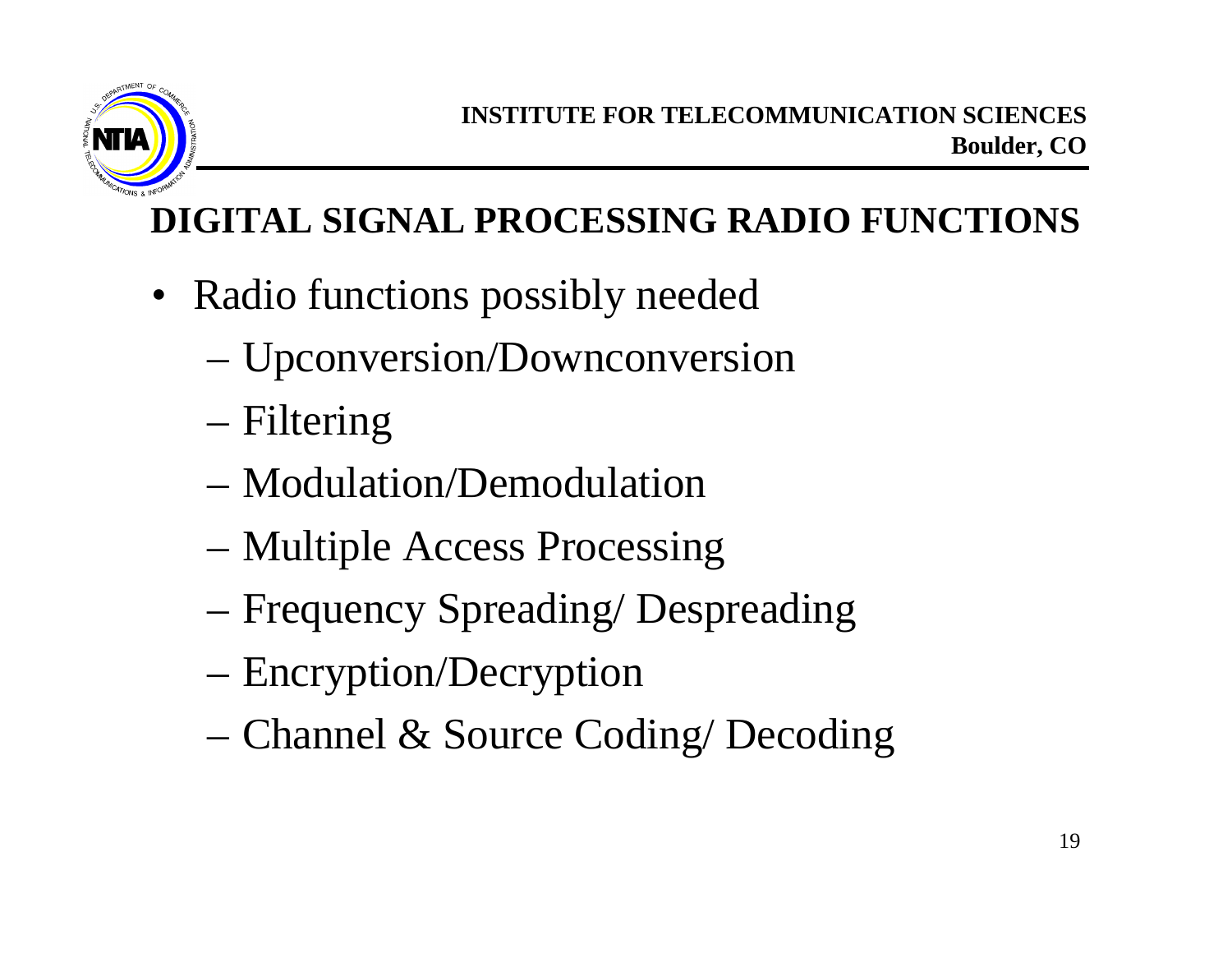

#### **SIGNAL PROCESSING OPTIONS**

- Four general classes of signal processing hardware
	- 1) General purpose microprocessors
	- 2) Digital signal processors
	- 3) Field programmable gate arrays (FPGA's)
	- 4) Application Specific Integrated Circuits (ASIC's)
		- Examples: digital downconverters, upconverters, demodulators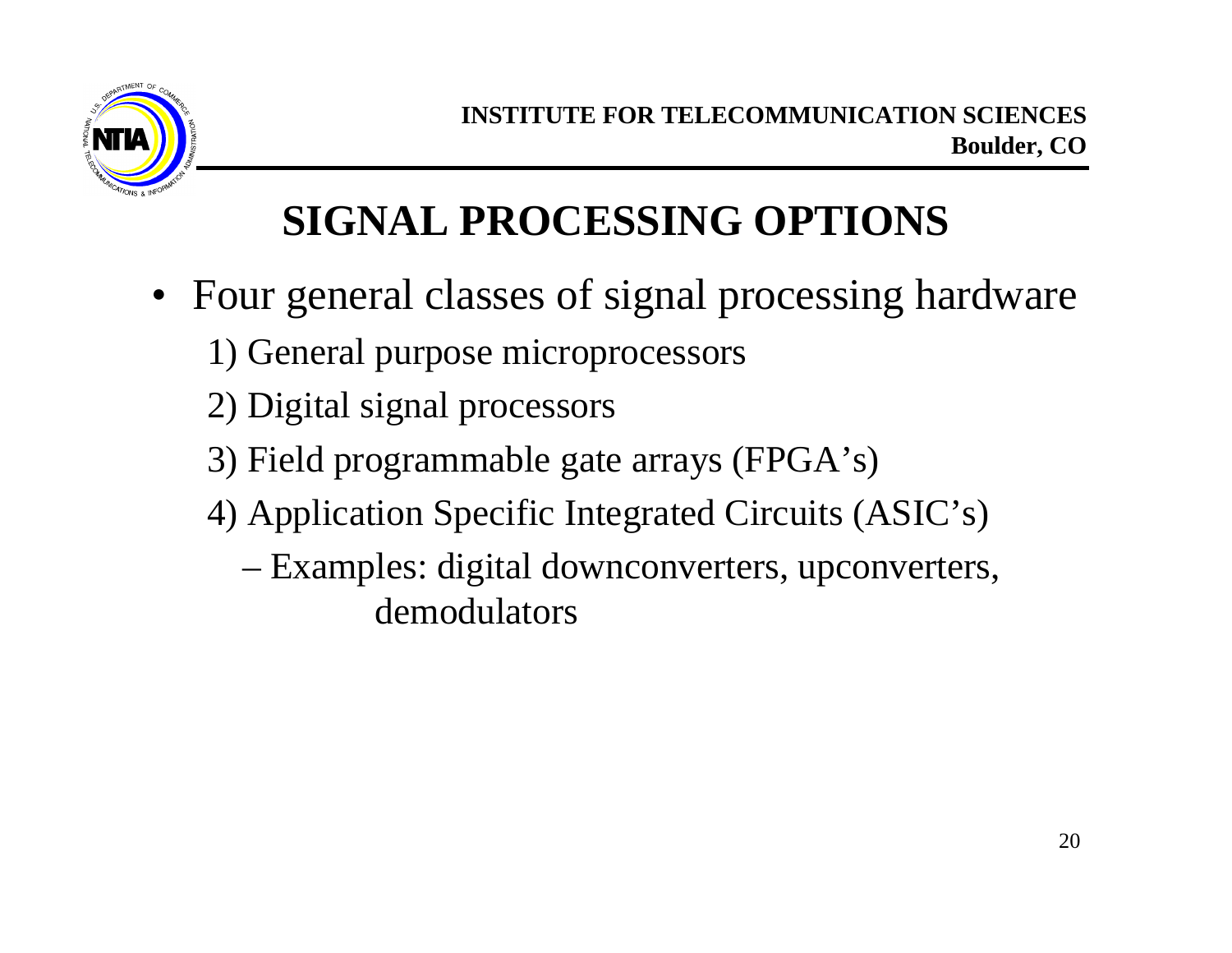

#### **SIGNAL PROCESSING OPTIONS – COMPARISON METHODS**

- Methods of comparison of different signal processing options
	- 1) Parallelism number of operations performed at same time
	- 2) Reuse of gates/ time sharing of same hardware to implement radio functions (algorithms)
	- 3) Flexibility/ Reprogrammability/ Reconfigurability
	- 4) Speed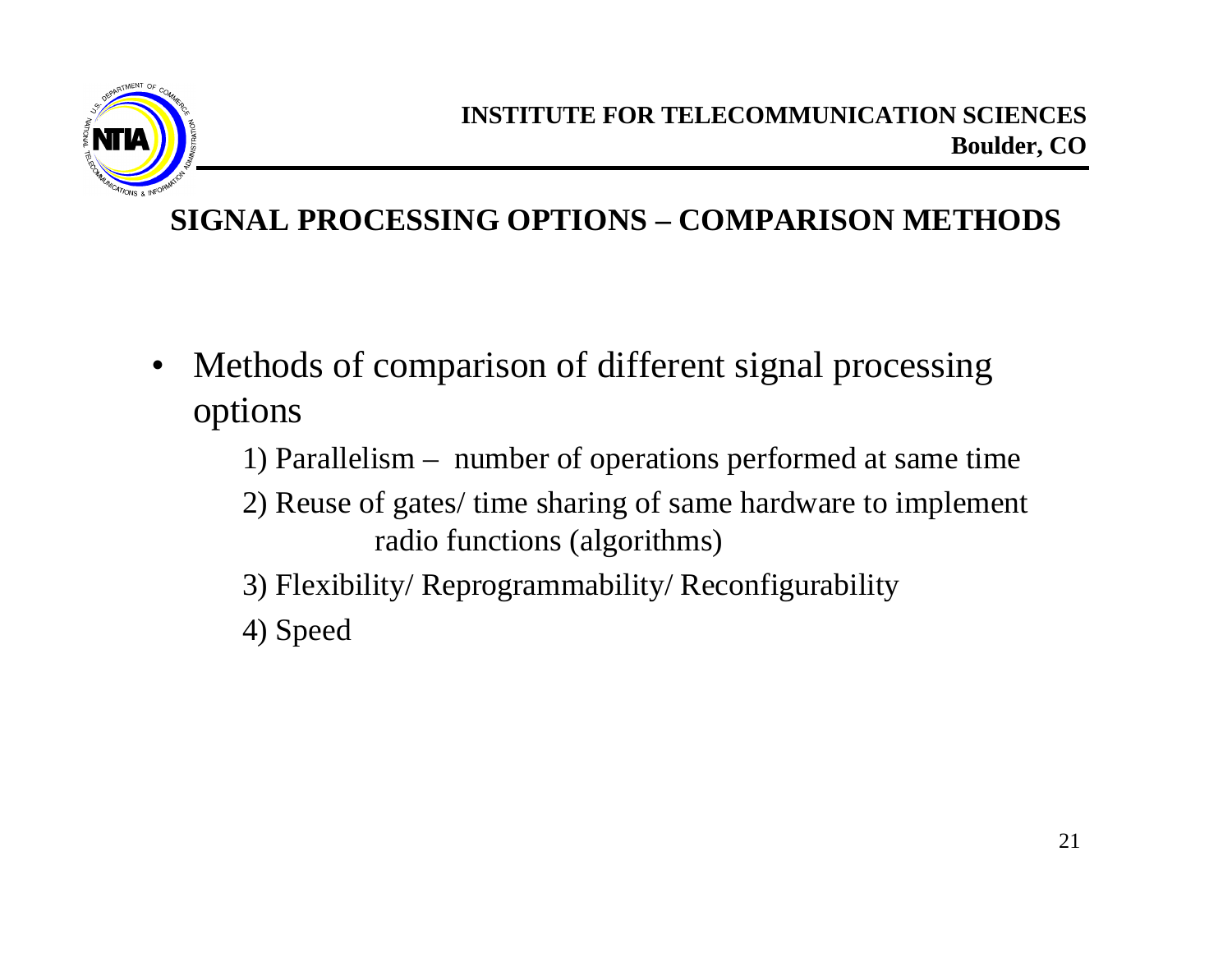

 $\blacksquare$ 

#### **COMPARISON OF SIGNAL PROCESSING OPTIONS**

|                | Parallelism | Reuse of Gates/<br>Time Sharing | Flexibility/<br>Reprogrammability | Speed |
|----------------|-------------|---------------------------------|-----------------------------------|-------|
| Microprocessor | Low (none)  | High                            | High                              | Low   |
| DSP Chip       | Some        | Moderate                        |                                   |       |
| <b>FPGA</b>    | High        | None                            |                                   | High  |
| <b>ASIC</b>    | High        | None                            | Low (None)                        | High  |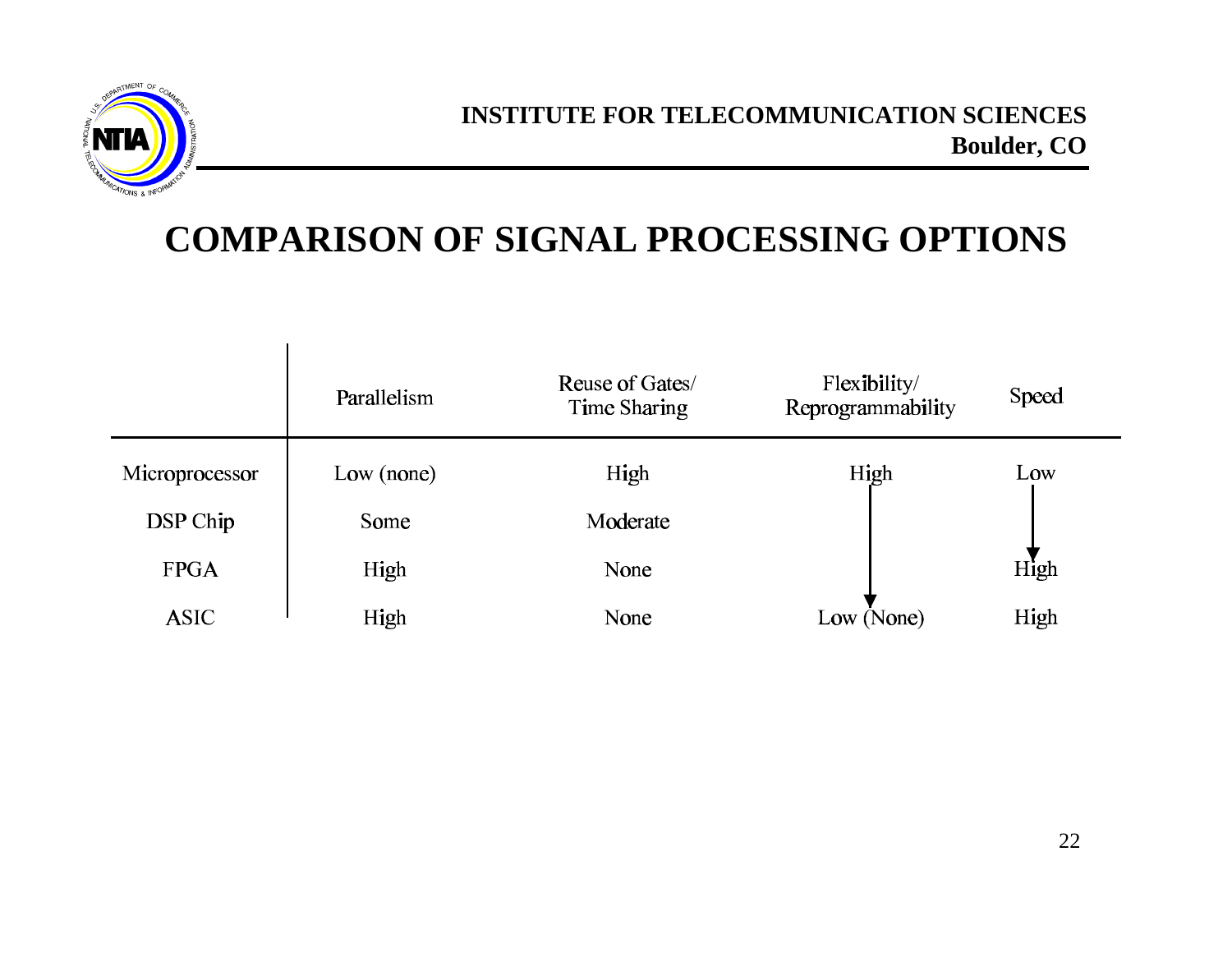

#### **SIGNAL PROCESSING OPTIONS – CHOICES**

- Choice of signal processing devices depends on:
	- 1) Required processing throughput for radio functions implemented
	- 2) Required amount reprogrammability/ reconfigurability
	- 3) Background/ experience design team
	- 4) Time to market considerations
	- 5) Power consumption
	- 6) Cost related to quantity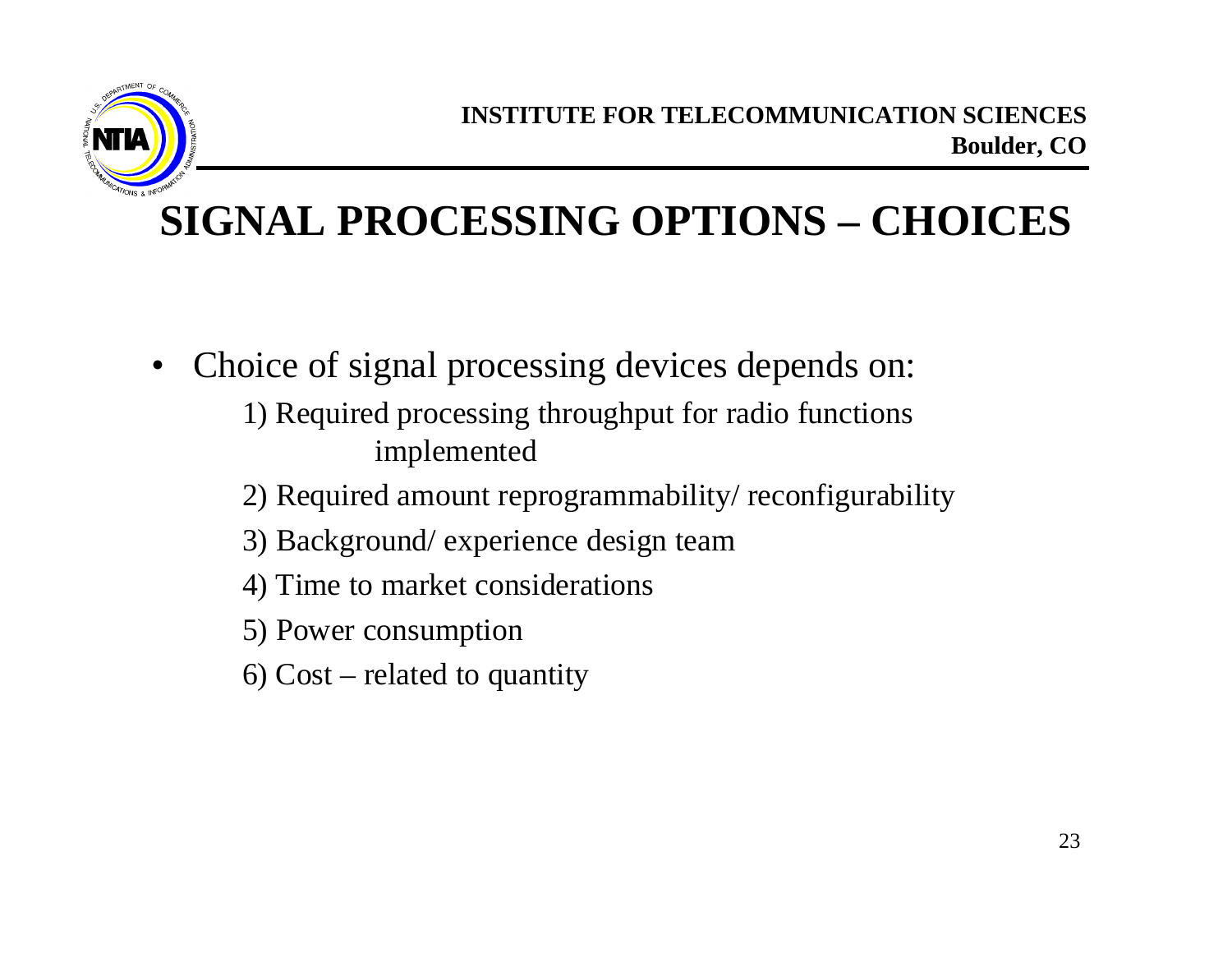

## **CONCLUSION**

- Software Radio Definition
	- Receiver & Transmitter
- General Benefits of Software Radios
- Key Factors in Software Radios
	- Receiver: ADC's & Signal Processing Hardware
	- Transmitter: Signal Processing Hardware & DAC's (also Linear Pwr Amp)
- Software Radio Presentations at Symposium
	- Two half-day sessions: Technologies, Applications
	- This Opening Session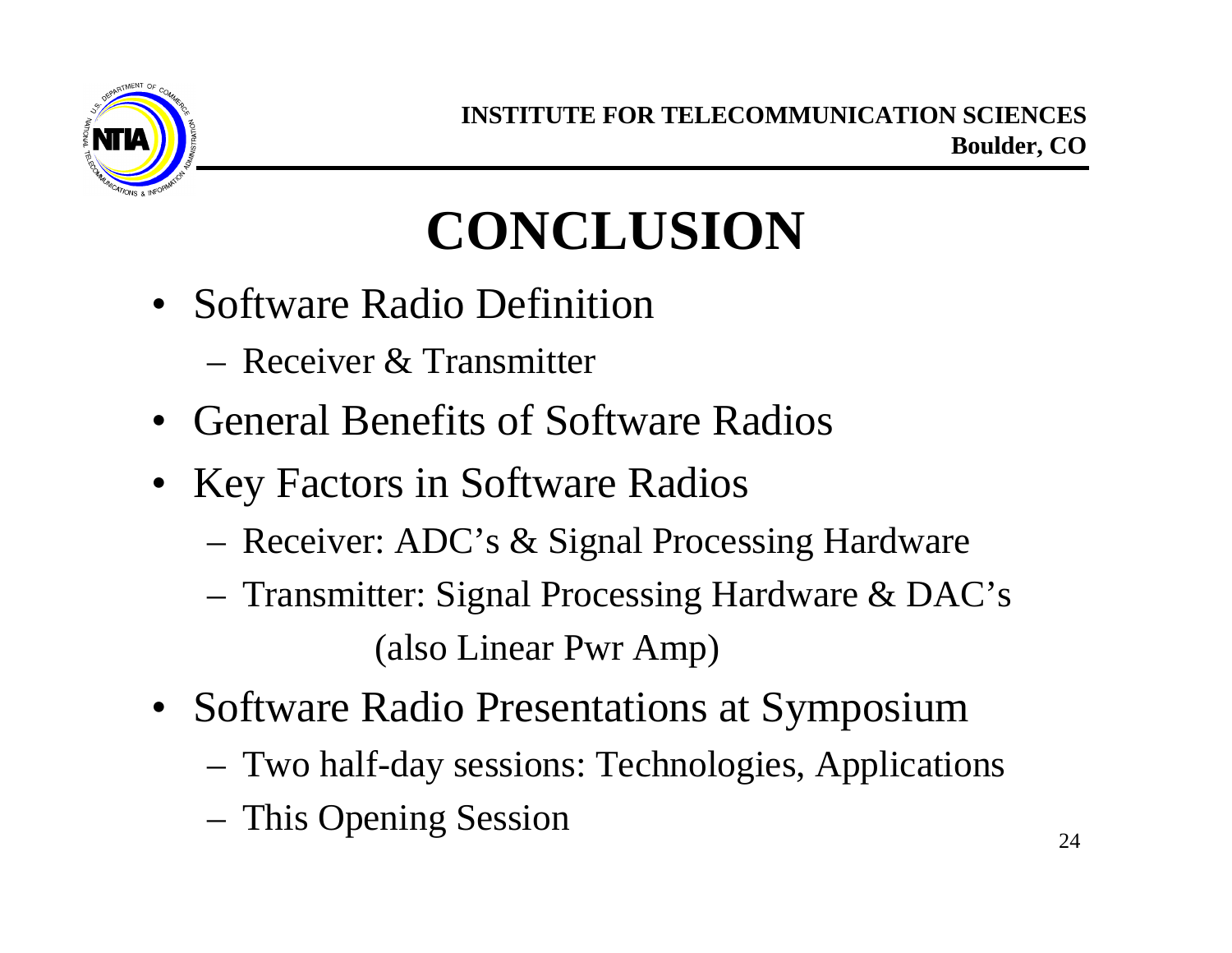

# **SOFTWARE RADIO PRESENTATIONS**

- Opening Session
	- MMITS Forum Activities Presentation
- Technologies Session
	- More about software radio architectures
	- RF interface issues
	- ADC's & DAC's
	- Digital Signal Processing: Techniques, DSP chips, FPGA's, & ASIC's